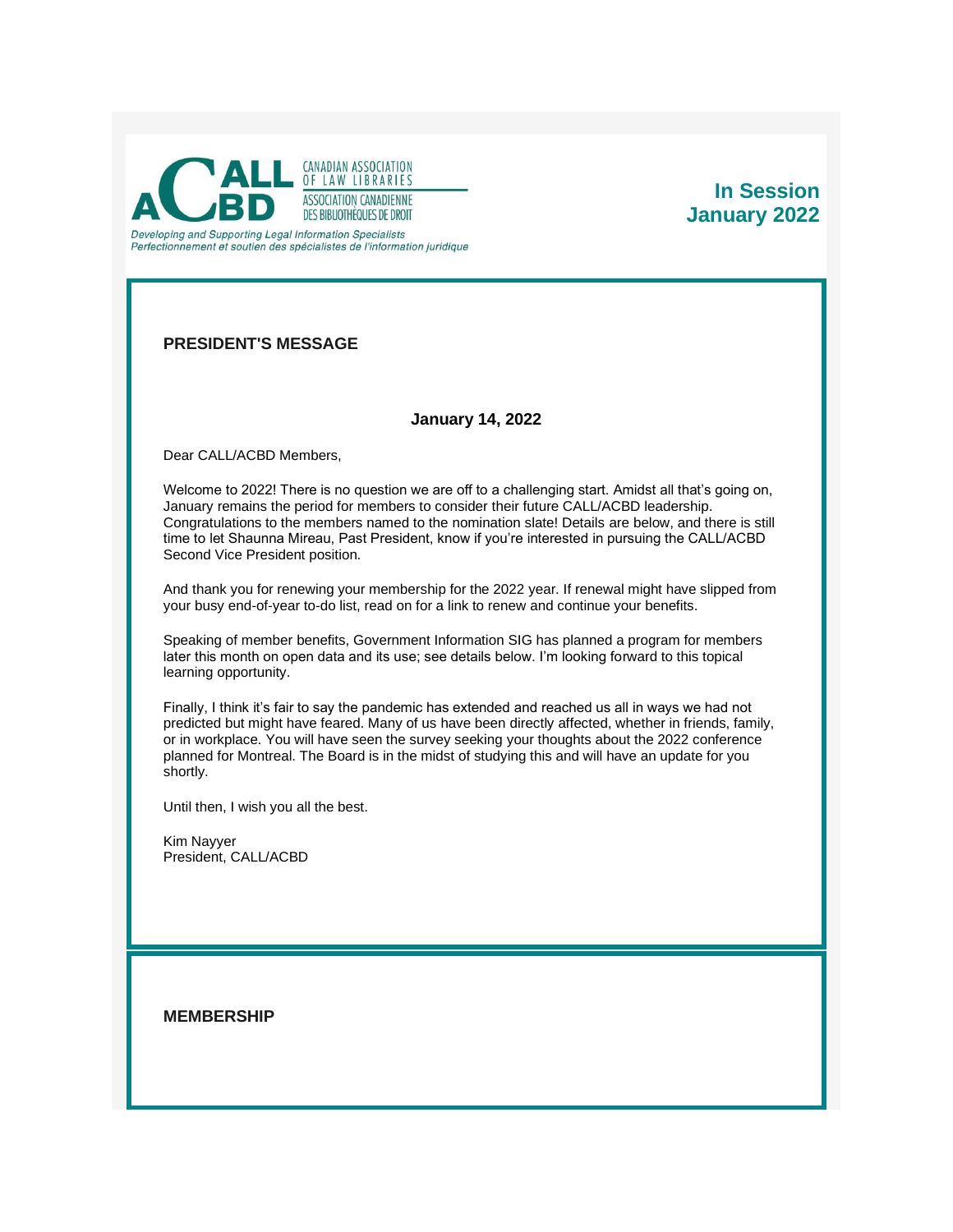## **Membership Renewal**

Renew your membership today! CALL membership expired on **December 31, 2021** - [renew today](https://callacbd.ca/EmailTracker/LinkTracker.ashx?linkAndRecipientCode=PFbu%2fJSPNxh4laDpL3t0ymw0eMfH%2blZ%2fH7JGywpAFW5wbPycZ9OwUH76ZJU66SDdn3LpuZ7HfqgKgzv6N9qVAS9Kk5a0dEgqcJkEccWSDvY%3d) to ensure continued benefits.

## **2022 ELECTIONS**

## **CALL 2022 Elections**

CALL is pleased to announce that the following CALL/ACBD members have agreed to let their name stand for election to the Executive Board in 2022. Only CALL/ACBD members are eligible to vote, so renew your membership [today](https://www.callacbd.ca/Membership-application) and exercise your right to vote in February.

Vice-President Two

- Katherine Melville
- Mary-Jo Petsche

Any member may be added to the ballot if they reach out and provide the names of three members who support their nomination. Please contact [Shaunna Mireau](mailto:smireau@gmail.com) no later than January 14, 2022 if you wish to be added to the ballot.

## **Élections de 2022 de l'ACBD**

ACBD a le plaisir de vous annoncer que les membres de la CALL/ACBD ci-dessous ont accepté de poser leur candidature dans le cadre des élections du conseil de direction en 2022. Si nécessaire, les élections auront lieu en février. Seuls les membres de la CALL/ACBD peuvent voter; ainsi, veuillez renouveler votre adhésion [maintenant](https://www.callacbd.ca/Membership-application) pour exercer votre droit de vote en février.

2e vice-président(e)

- Katherine Melville
- Mary-Jo Petsche

N'importe quel membre peut être ajouté au bulletin de vote s'il fournit les noms de trois membres qui soutiennent sa nomination. Veuillez contacter [Shaunna Mireau](mailto:smireau@gmail.com) au plus tard le **14 janvier 2022** si vous souhaitez être ajouté au bulletin de vote.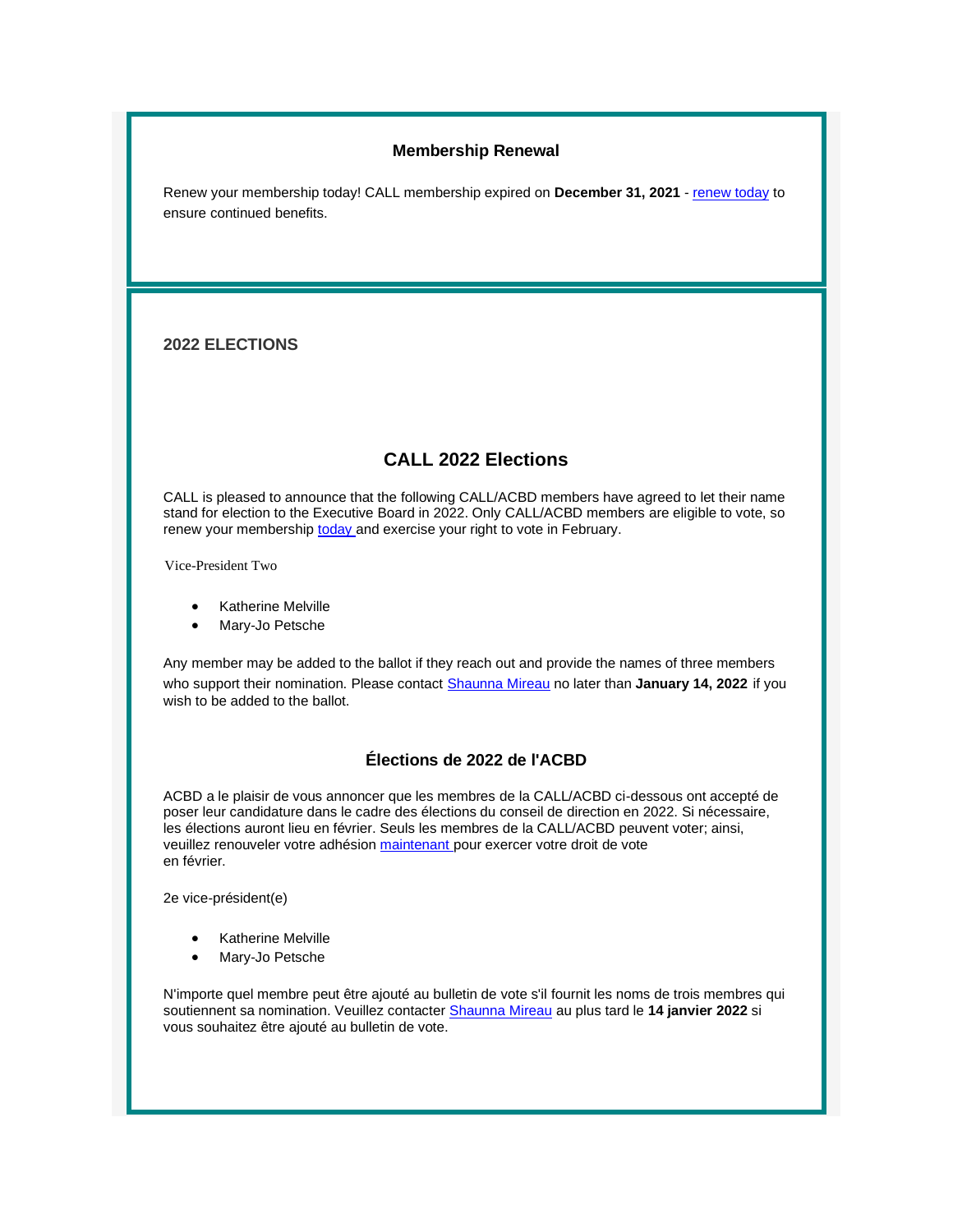## **UPCOMING EVENTS**

## **SAVE THE DATE: Government Information SIG Lunch and Learn**

The Government Information SIG invites you to join us for a lunch and learn on **Wednesday, January 26, 2022 from 12:00 - 1:00 PM EST**.

Le Dieu Tran, Data Visualization Librarian at the Ontario Legislative Assembly, will talk to us about finding, refining and using open data.

Topics to be covered will include:

- What is open data, its characteristics, how it fits into the wider open government context
- Examples of types of open data available and how to find it
- Examples of how it is being used by government/legal communities
- My own use of open data at the Assembly

To register, please contact Martha Murphy at [martha.murphy@wst.gov.on.ca.](mailto:martha.murphy@wst.gov.on.ca)

All CALL members are welcome to join us.

## **RÉSERVEZ LA DATE: L'information gouvernementale de groupe d'intérêts spéciaux déjeuner d'information**

L'information gouvernementale de groupe d'intérêts spéciaux vous invite à joindre à nous pour un déjeuner d'information le mercredi 26 janvier 2022 de 12h00 à 13h00 HNE.

Le Dieu Tran, bibliothécaire en visualisation de données à l'Assemblée législative de l'Ontario, nous parlera de la recherche, de l'affinement et de l'utilisation des données ouvertes.

Les sujets à couvrir incluront :

- Qu'est-ce que les données ouvertes, leurs caractéristiques, comment elles s'intègrent dans le contexte plus large du gouvernement ouvert
- Exemples de types de données ouvertes disponibles et comment les trouver
- Exemples de la façon dont il est utilisé par les communautés gouvernementales/juridiques
- Mon utilisation des données ouvertes à l'Assemblée

Pour vous inscrire, veuillez communiquer avec Martha Murphy à [martha.murphy@wst.gov.on.ca.](mailto:martha.murphy@wst.gov.on.ca)

Tous les membres de ACBD sont invités à nous rejoindre.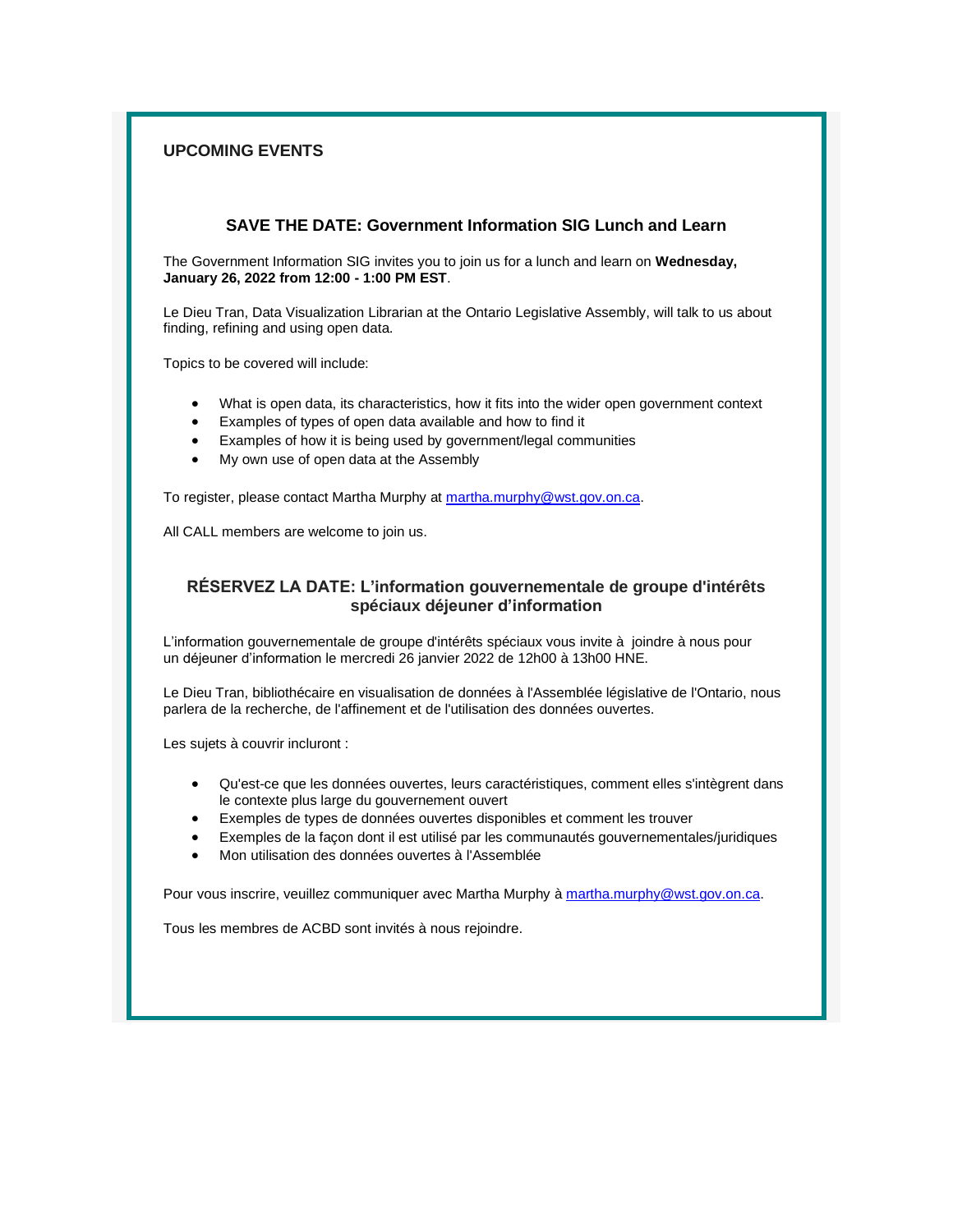#### **SCHOLARSHIPS & AWARDS**

#### **Diana M. Priestly Memorial Scholarship**

Notice of the [Diana M. Priestly Memorial Scholarship](https://www.callacbd.ca/resources/Documents/Diana%20Priestly%202021%20Updated.pdf) was sent to each Canadian Library School and each Canadian Law School in December announcing the availability of the scholarship. The Priestly Scholarship is awarded to an applicant who is combining legal and library education /expertise in various combinations.

Further details are with the application form. If you know of someone who may be qualified, you are encouraged to pass on this information so they can get started. The application deadline is **February 1, 2022.**

#### **James D. Lang Memorial Scholarship**

The [James D. Lang Memorial Scholarship](https://www.callacbd.ca/resources/Documents/James%20D%20Lang%20Award%20Form%20Updated%202020.pdf) also has an application deadline of **February 1, 2022.** The Lang Scholarship is open to members of CALL/ACBD and is intended to support attendance at a continuing education program, whether it be a workshop, a certificate program, or other similar activity which will contribute to your professional expertise and development.

#### **Hugh Lawford Award 2022 Nominations Open**

CALL/ACBD is accepting nominations for the 2022 Hugh Lawford Award for Excellence in Legal Publishing.

The Canadian Association of Law Libraries has long had an annual award for excellent legal publishing. Some years ago, we renamed the award we present after Queens University Professor Hugh Lawford (1933-2009) to recognize his contributions to legal publishing in Canada. As a group of legal information specialists, our work depends on being able to access and share high-quality legal knowledge.

We value innovation and this award is open to legal content in all information formats.

The award honours a publisher (whether for-profit or not-for profit, corporate or non-corporate) that has demonstrated excellence by publishing a work, series, website, or electronic product that makes a significant contribution to legal research and scholarship.

Members and non-members of CALL/ACBD are welcome to make nominations. Information about the process is available on our [website.](https://callacbd.ca/Awards)

As Past President of CALL/ACBD, I have the honour of Chairing the award committee. Please send your nomination to [Shaunna Mireau](mailto:smireau@gmail.com) before **January 15, 2022**.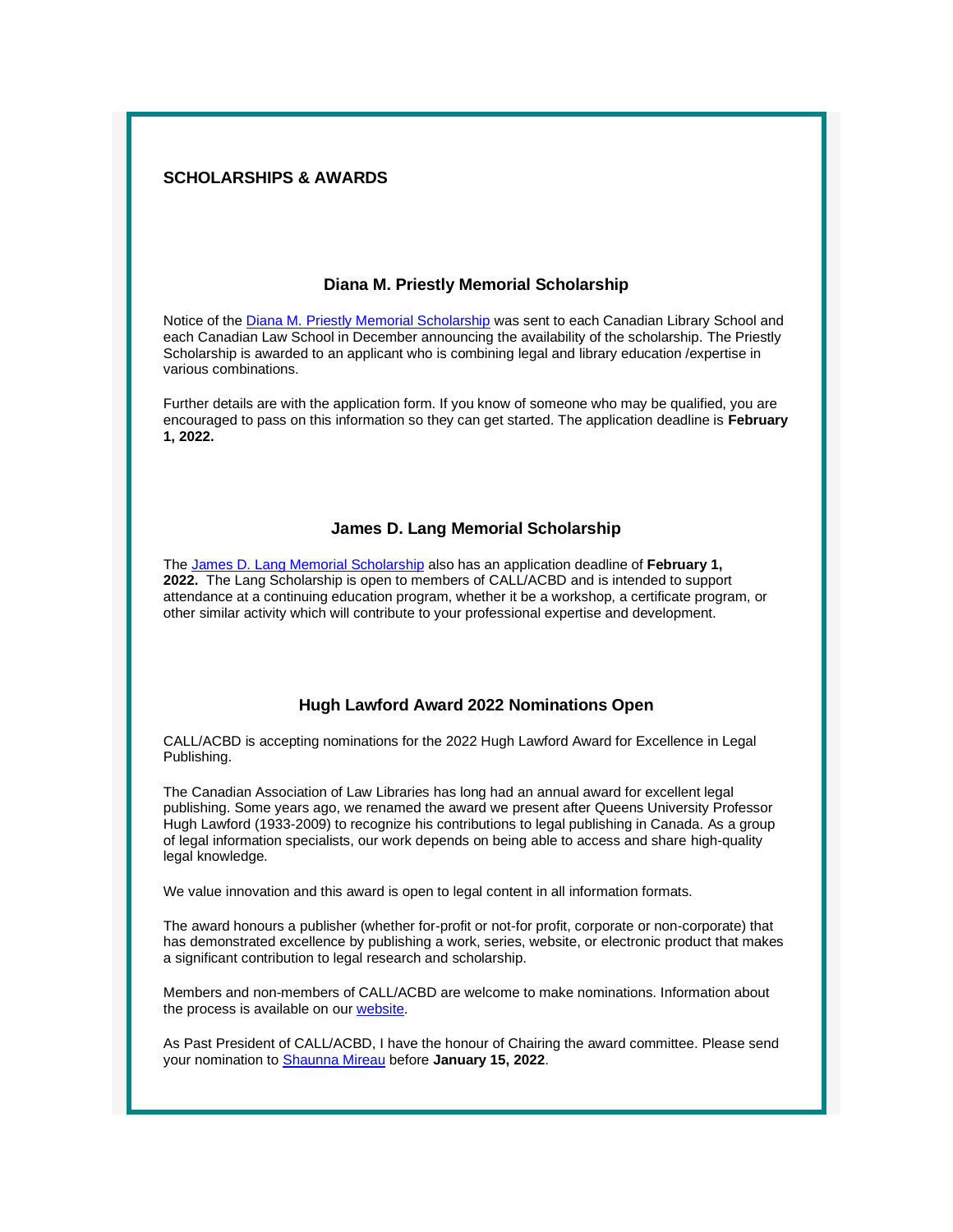The award will be presented to the recipient during the 2022 CALL/ACBD Annual Conference, which will be held in Montreal May 28 - June 2, 2022.

# **2022 SUMMER CO-OP & PRACTICUM OPPORTUNITIES: FACULTY OF INFORMATION, UNIVERSITY OF TORONTO**

Dear Employer Partner,

Happy New Year! We hope you are keeping well. We are excited to launch our 2022 Recruitment Cycle, for our Co-op and Practicum Programs, at the Faculty of Information, University of Toronto. Employers will be able to post their positions directly on our recruitment platform, Symplicity, to facilitate an efficient and engaging recruitment.

Below is our Co-op and Practicum program information, timelines, and next steps to get you started and post your positions. We look forward to partnering with you again in 2022 to deliver a dynamic and successful recruitment cycle. Do reach out if you have any questions.

You are receiving this email because you have partnered with us in the past. If you are not the right contact for this recruitment in your organization, please advise us and we will update our records.

Many thanks,

Chioma

-------------------------

**Chioma Ekpo**

Career Development Counsellor

Sessional Lecturer, Cooperative Education Placement

Faculty of Information, University of Toronto

(416) 978-3863 | [coop.ischool@utoronto.ca](mailto:coop.ischool@utoronto.ca)

#### **Program Information & Timelines**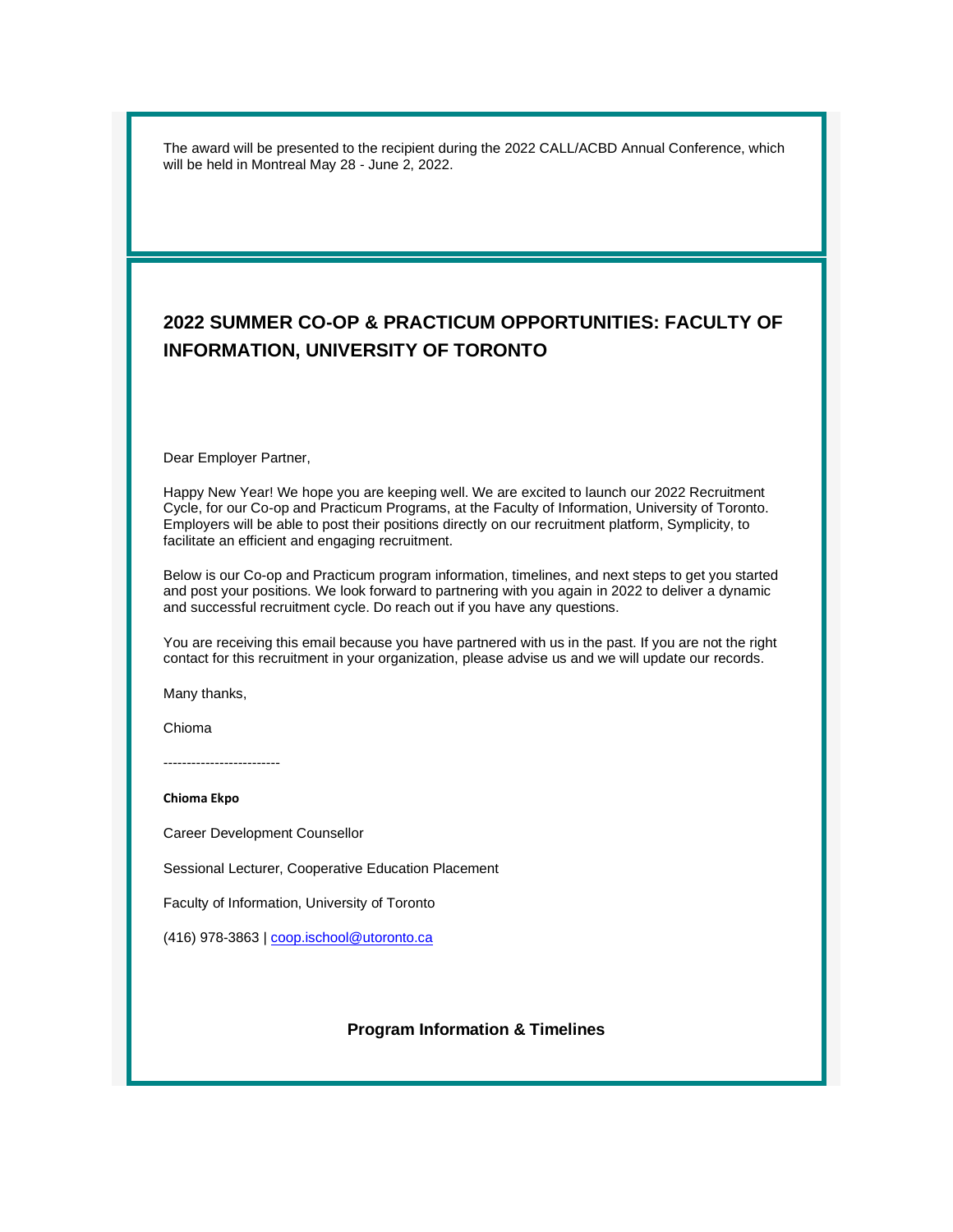#### **MI Summer 2022 Co-op: Master of Information (MI) Graduate Students, Faculty of Information**

#### **Overview**

We have a diverse group of 200 + graduate co-op students with Academic Concentrations in Data Science, UXD, Information Systems, Information Policy, Knowledge Management, Library and Information Science, Culture and Technology, Critical Information Policy Studies, Archives and Records Management. You will find more details on our [Academic Concentrations, Faculty of](https://ischool-utoronto-csm.symplicity.com/track/40d98a5ceaf2ff477ca31c9314540c5f/4011900004/realurl=https:/ischool.utoronto.ca/employers/hire-mi-co-op-students/#MI_concentrations)  **[Information](https://ischool-utoronto-csm.symplicity.com/track/40d98a5ceaf2ff477ca31c9314540c5f/4011900004/realurl=https:/ischool.utoronto.ca/employers/hire-mi-co-op-students/#MI_concentrations)** 

#### **MI Co-op Duration**

The co-op can be a summer 4 month co-op term (May to August), a fall 4 month co-op term (September to December), or a summer 8 month co-op term (May to December). Our students have been approved for these terms.

#### **Past Co-op work projects**

For a sample of past co-op work projects, please view the [MI Co-op Posters.](https://ischool-utoronto-csm.symplicity.com/track/40d98a5ceaf2ff477ca31c9314540c5f/4011900004/realurl=https:/ischool.utoronto.ca/employers/hire-mi-co-op-students) For employer participation, please view the [Co-op Employer Requirements.](https://ischool-utoronto-csm.symplicity.com/track/40d98a5ceaf2ff477ca31c9314540c5f/4011900004/realurl=https:/ischool.utoronto.ca/employers/hire-mi-co-op-students/#employer_requirements)

#### **Recruitment Timeline**

Students will be admitted into the co-op program the week of January 17, 2022 and will begin to view the postings on the Symplicity platform.

#### **BI Summer 2022 Practicum: Bachelor of Information (BI) Undergraduate Students**

#### **Overview**

We have a strong cohort of 26 Bachelor of Information students seeking a summer practicum. The Bachelor of Information is a second-entry professional undergraduate program that considers the interactions between information technologies and society, providing students with the conceptual and practical tools necessary to understand and effect change in a data-intensive world. Students in the program learn technical skills in coding, user-interface/experience design, design thinking, data analysis, and information visualization, as well as critical thinking skills in social, historical and policy analysis.

More details are on our [Bachelor of Information program.](https://ischool-utoronto-csm.symplicity.com/track/40d98a5ceaf2ff477ca31c9314540c5f/4011900004/realurl=https:/ischool.utoronto.ca/areas-of-study/bachelor-of-information)

#### **BI Practicum Duration**

Practicum placements must be a minimum of 100 unpaid hours of project work, but they are often longer, more involved, and paid, all the way up to a full-time paid summer job. The practicum can be either project or task-based as the intention of the practicum is to allow students to apply their technical skills and social knowledge in a practical setting.

#### **Past BI Practicum Student Projects**

For a sample of past practicum projects, please view the [BI Practicum Posters.](https://ischool-utoronto-csm.symplicity.com/track/40d98a5ceaf2ff477ca31c9314540c5f/4011900004/realurl=https:/ischool.utoronto.ca/current-students/careers/#BI_Practicum)

#### **Recruitment Timeline**

Our BI students are prepared to view and apply to your summer 2022 practicum project posting.

#### **Next Steps - Symplicity Employer Login or Account Creation**

**Create an Account:**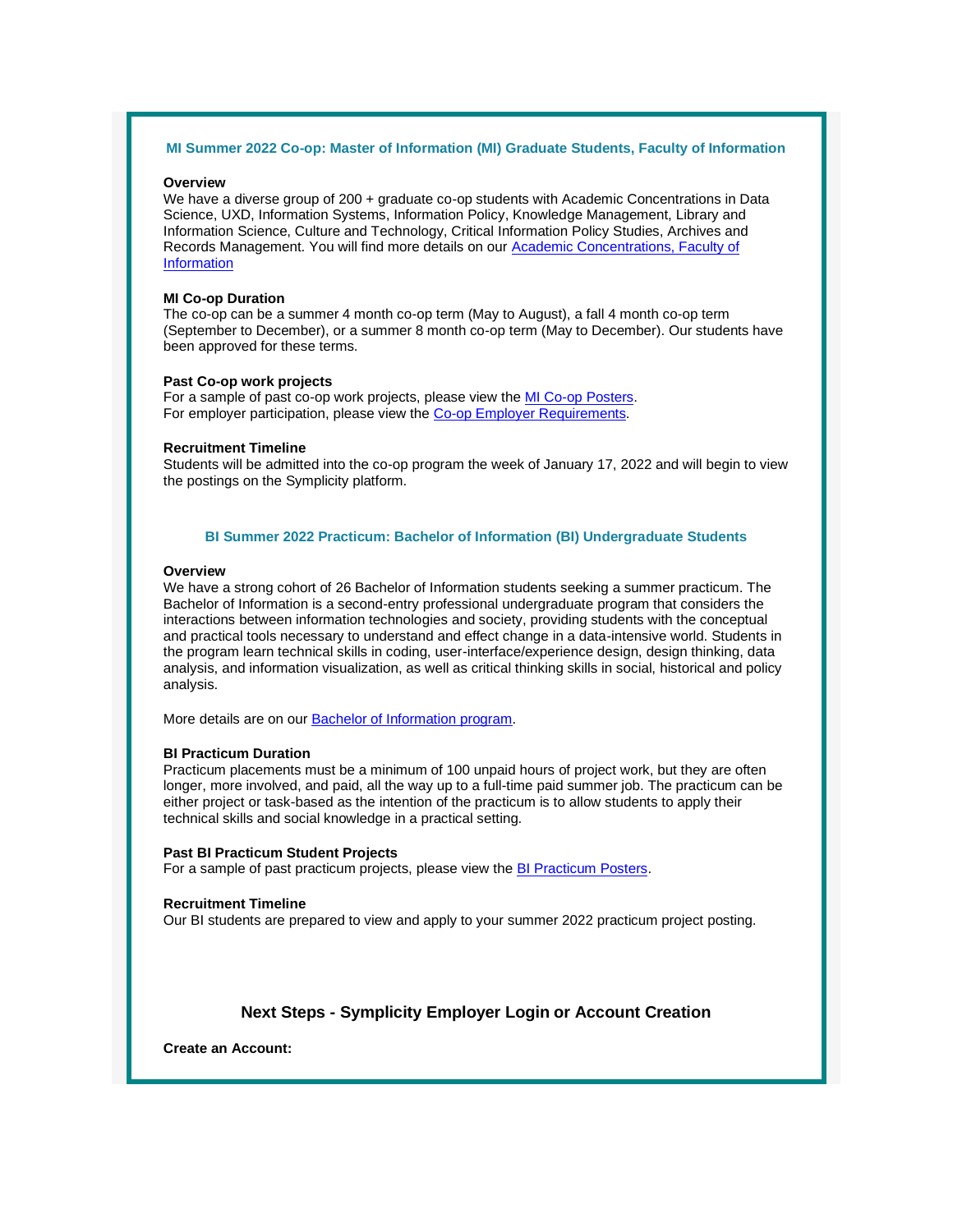- 1. Click [Sign in \(symplicity.com\)](https://ischool-utoronto-csm.symplicity.com/track/40d98a5ceaf2ff477ca31c9314540c5f/4011900004/realurl=https:/can01.safelinks.protection.outlook.com/?url=https%3A%2F%2Fischool-utoronto-csm.symplicity.com%2Femployers%2Findex.php%3Fsignin_tab%3D0%26signin_tab%3D0&data=04%7C01%7Ckyongei.kim%40mail.utoronto.ca%7C9c3b4a1e95234f3779d208d9d46f38f2%7C78aac2262f034b4d9037b46d56c55210%7C0%7C0%7C637774396429099896%7CUnknown%7CTWFpbGZsb3d8eyJWIjoiMC4wLjAwMDAiLCJQIjoiV2luMzIiLCJBTiI6Ik1haWwiLCJXVCI6Mn0%3D%7C3000&sdata=0qd4NGyIwDXbvgoUwyhZruQiXFPmNXhQjS8PmhDe%2Fo0%3D&reserved=0) and click on the 'Sign Up' button. You may want to bookmark this page.
- 2. Find your organization and complete your Contact information. Note that we already have organizations in the system, so try a few ways to search to ensure yours is a new organization before creating a new organization record. Don't worry if you are unsure, go ahead and complete your account information.
- 3. If your organization is NOT listed, type in the full name of your organization and complete your account information. At this time, you can also post your position for our students to view.
- 4. Once your account and posting have been approved, you will be notified within 3 business days and you will be able to access your account, post your position, and view applications.

#### **Posting your positions on Symplicity:**

- 1. Posting a position is free and easy. Once your account is approved, simply sign in and click 'Post a Position', from the left menu of the Home screen. We suggest a three week application window to help our students balance the demands of the recruitment cycle and their coursework.
- 2. Complete the form and click 'Submit'. Positions will be reviewed and approved within 3 business days. You will receive an approval confirmation email.

## **Support:**

Questions, technical difficulties, please let us know - [coop.ischool@utoronto.ca.](mailto:coop.ischool@utoronto.ca)



In Session by Canadian Association of Law Libraries is licensed under a [Creative Commons Attribution-NonCommercial-NoDerivatives 4.0 International License.](http://creativecommons.org/licenses/by-nc-nd/4.0)

Permissions beyond the scope of this license may be available at **https://www.callacbd.ca/contact**.

Copyright © 2020 Canadian Association of Law Libraries / L'Association canadienne des bibliothèques de droit. All rights reserved.

Contact email: **office@callacbd.ca**.

You are receiving this message because you opted in at **[https://callacbd.ca/.](https://callacbd.ca/)**